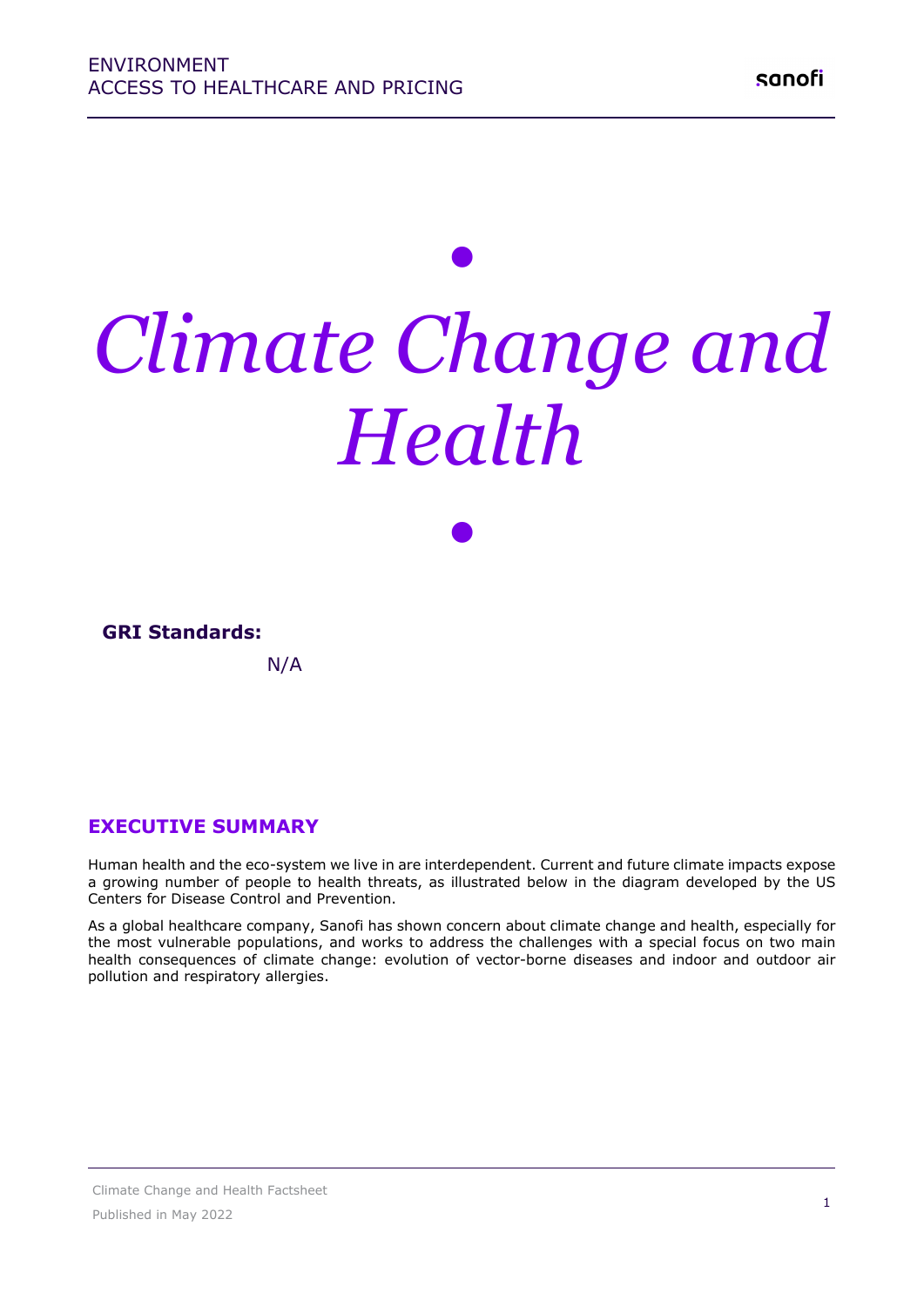## **TABLE OF CONTENTS**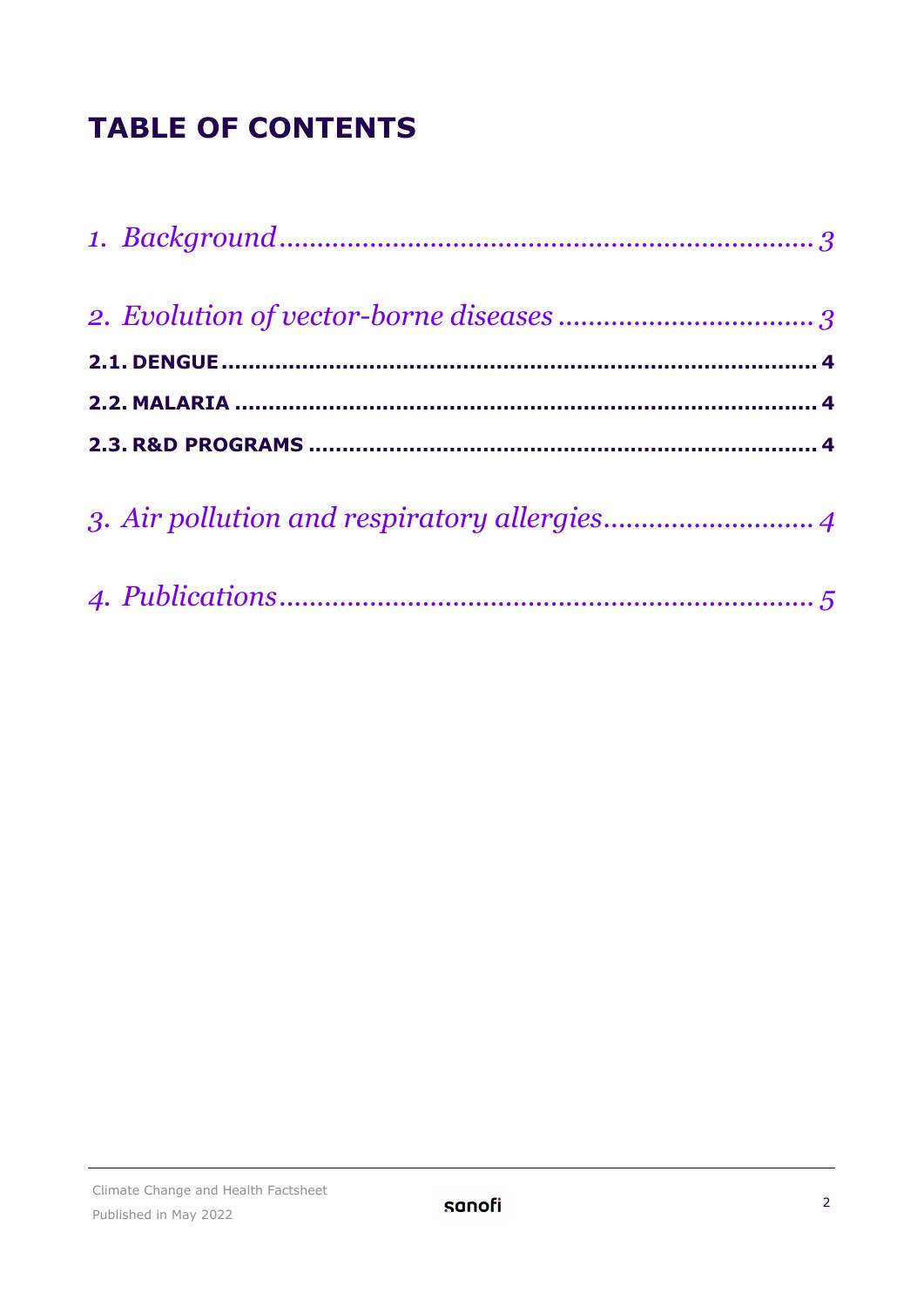## <span id="page-2-0"></span>*1. Background*

We believe that the Company can play a key role in anticipating these health challenges. During the COP21 conference in Paris, in 2015, Sanofi was an official partner of the meeting and presented several of our commitments on this topic – from R&D about infectious diseases and the development, production and distribution of the dengue vaccine. Sanofi is among the pharmaceutical companies that supported a report published by *The Lancet* concerning climate change and health.

*For more information, see our [Document](https://www.sanofi.com/-/media/Project/One-Sanofi-Web/Websites/Global/Sanofi-COM/Home/en/our-responsibility/docs/documents-center/factsheets/Biodiversity.pdf?la=en) Center: Biodiversity Factsheet.* 

The US Centers for Disease Control and Prevention in Atlanta developed the following diagram to show the direct and indirect impacts of climate change and the consequences on human health.



Source: Center for Disease Control and Prevention (CDC-Atlanta, USA).

This figure presents two of the major health consequences of climate change that Sanofi is following: evolution of vector-borne diseases and exposure to air pollution.

Sanofi is pursuing the efforts of awareness among the employees and this subject was shared with all employees, showing the importance of lowering our environmental footprint, and our responsibility on being ready to answer for people health.

"Environment-related Health Issues" have also been captured in Sanofi alignment with TCFD recommendations which aim at incorporating climate-related risks and opportunities into the Company risk management and strategic planning processes

*For more information, see our [Document Center:](https://www.sanofi.com/en/our-responsibility/documents-center/all-factsheets) Climate-related Financial Disclosures on Risks and Opportunities related to Climate Change (TCFD) Factsheet.* 

## <span id="page-2-1"></span>*2. Evolution of vector-borne diseases*

Most vector-borne diseases are associated with mosquitos, fleas and ticks: malaria, dengue, Zika and Lyme disease. Several studies indicate that the reservoirs of vectors and consequently vector-borne diseases are subject to changing geographical and temporal patterns due to climate change, primarily different temperature and humidity levels. The increase in risk of disease transmissions is due to reduced land territory (flooding, deserts…), leading to migration of populations, and gatherings in refugee camps or around big cities. Major efforts are being deployed to understand these changes and build awareness among the populations they concern, including healthcare professionals, patients and the public.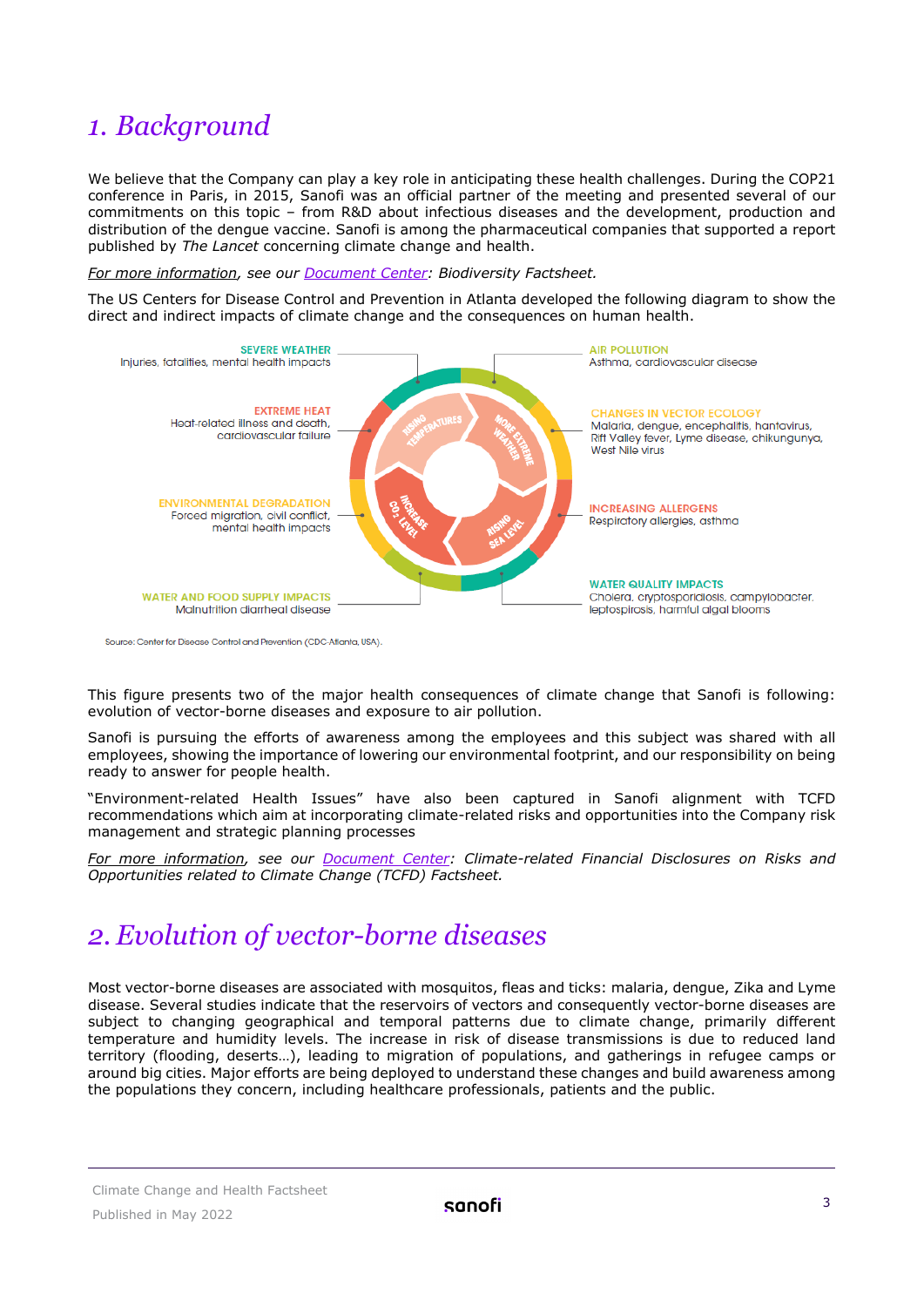#### <span id="page-3-0"></span>**2.1. DENGUE**

The threat of Dengue has grown 30-fold in the last 50 years and today half of the world population is at risk. Epidemics occur on a regular basis in countries in Latin America and Asia. In 2015, Sanofi Pasteur launched Dengvaxia® (CYD-TDV), the first vaccine approved for the prevention of dengue. Today, Dengvaxia® is licensed in 21 countries in addition to Europe. In most countries where the vaccine is approved, the indication is for individuals aged nine to 45 years of age with prior dengue infection, living in a dengue-endemic area. Nearly three million vaccine doses have been distributed worldwide since launch.

Based on new results from a supplemental analysis of Dengvaxia® long-term clinical data reported in November 2017, Sanofi Pasteur has recommended a label update for Dengyaxia<sup>®</sup> to open its usage to people with prior dengue infection. The public health value of the vaccine for preventing subsequent, potentially more severe dengue has been endorsed by internationally recognized bodies including the WHO, who granted Dengvaxia® prequalification status on March 25, 2020.

Sanofi Pasteur's goal is to make the dengue vaccine available in dengue-endemic area to support the World Health Organization's ambition to reduce dengue mortality and morbidity.

#### <span id="page-3-1"></span>**2.2. MALARIA**

Malaria is the vector-borne disease that seems to be most sensitive to long-term climate change. The disease has a pattern that varies seasonally in highly endemic areas. Recent studies have shown that the malaria epidemic risk increases around five-fold in the years after an El Niño event, and, in Cambodia, a parallel observation was made between the extended rainy season and the malaria occurrence. As children are strongly impacted by malaria, since years Sanofi has developed the MOSKI Malaria awareness toolbox now digitally available, including cartoons, flash video sequences and a memory game with the objective to raise awareness on malaria but also how children can clean their environment to prevent mosquito proliferation.

#### <span id="page-3-2"></span>**2.3. R&D PROGRAMS**

Sanofi is also working on several programs for these climate-sensitive diseases:

- sleeping sickness with an oral treatment under review by Health authorities. Objective of sustainable elimination by 2030; and
- new vaccine against yellow fever (innovative on cell culture) specially for Latin America.

## <span id="page-3-3"></span>*3. Air pollution and respiratory allergies*

Air pollution is considered to be a major global threat for respiratory and non-respiratory diseases, causing over three million deaths a year. It is estimated that nine million persons per year die because of air, water, and soil pollution. Death caused by air pollution (ambient and household air pollution) accounts for more than six million deaths per year. Of note, most of these disease processes are within either our clinical (asthma, airway disease, and infection) or research (immune response and inflammation) domains. The field of allergy and immunology is poised to bring environmental awareness to clinical practice. This includes ensuring that appropriate medications are being used, reducing use of tobacco and biomass fuel use indoors, and patient education regarding the effect of ambient pollutants on disease outcomes *[Peden D. J Allergy Clin Immunol 2018; 141:878-9; Landrigan P.J. Lancet 2018; 391: 462–512]*. Many studies show the impact of air pollution on the onset and severity of rhinitis and asthma in most areas of the world, including urban areas. However, more studies are needed to better understand the links between allergy and air pollution, and to understand its impact on the prevention and control of allergic diseases.

Through its Global CHC Allergy Medical Team, Sanofi is devoted to contributing to improve awareness of the role of indoor and outdoor air pollution in aggravating allergic respiratory symptoms, confirming Sanofi's commitment to anticipate the consequences of climate and environmental changes on health.